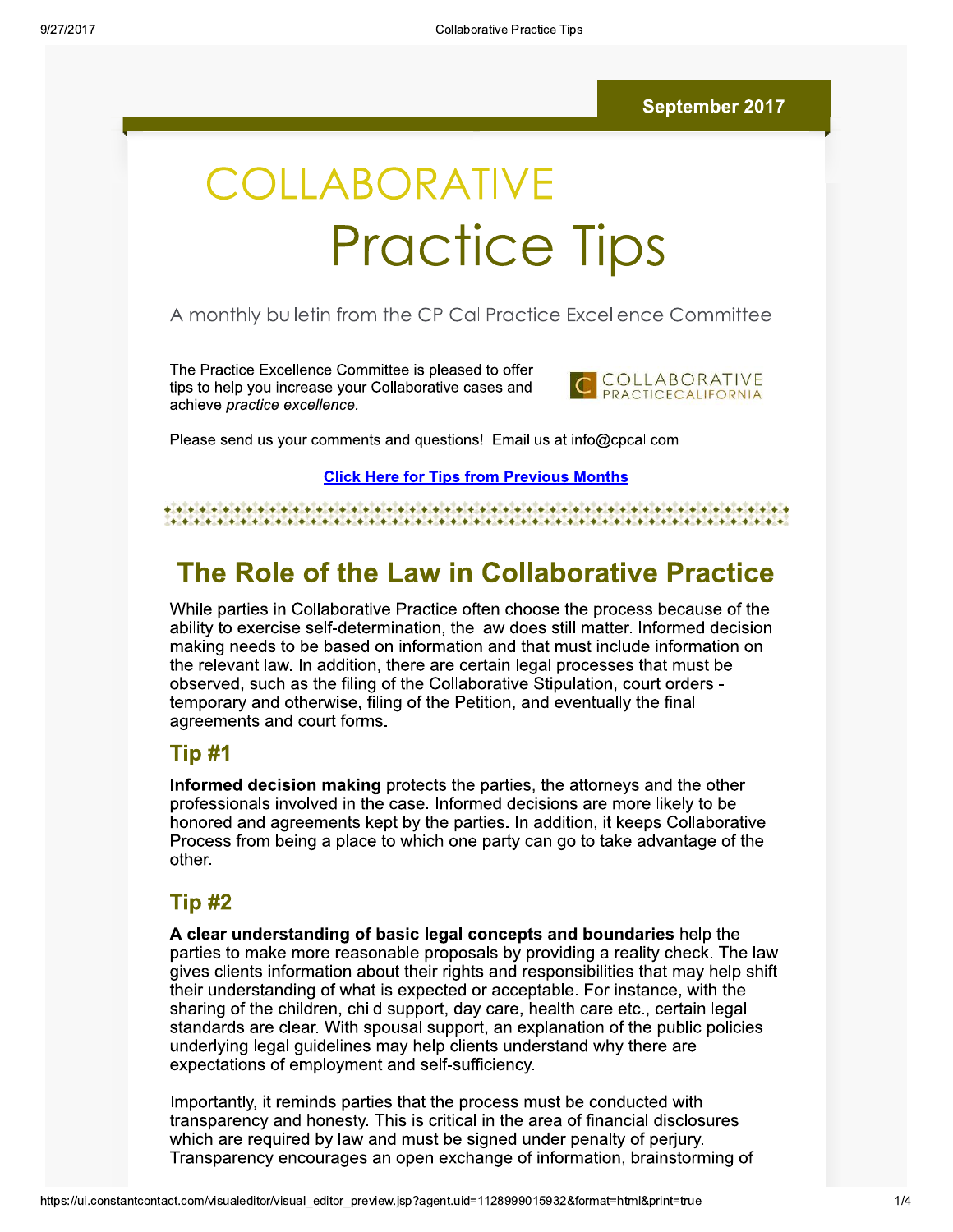ideas and the generation of options. It discourages strict positioning and the kind or strategic positioning that often leads to impasse.

### **Tip #3**

The law provides a framework for topics to be discussed and for information to be gathered and shared before decisions are made. Topics such as parenting, support, the division of property and retirement plans all must be discussed and addressed when applicable.

 $\mathbf{r}$ For example, if the couple owns a house, the couple knows that the law requires the house to be addressed. In order to make a decision on what to do with the  $\frac{1}{2}$ house, the couple must gather information on the value of the house, the  $\alpha$  balance on any loans associated with the house, review a budget on the cost of maintaining the nouse, assess any separate property interests in the nouse etc.<br>— The parties must then understand the legal requirements and consequences for various options. By assessing the legal and financial options the couple can then  $\overline{\phantom{a}}$ make an informed decision about the disposition of the house.

while information about the law is necessary for informed decision making, it is not the answer on how to resolve all issues. A couple who understands the law is free to make decisions that deviate from the law, provided they both agree. The key is having the information, understanding the options and making an informed and mutual decision.

#### **Tip #4**

Consideration should be given as to who should explain what parts of the law to whom and when, and where and how this should happen. Attorneys should give legal information; financial professionals should give financial μ, information. How legal information should be presented in any particular case should be discussed among the professionals on the case in the first meeting without the clients. This should be reassessed as the process moves forward as needed.

 $\mathbf{r}$ Each attorney may want to inform their own client of the basic tenants of applicable law in a private meeting. This lets the client ask questions and contemplate how the law may affect their proposals and decision making. It prevents one party from gaining a legal or emotional advantage over the other in a team meeting.

 $\mathbf{r}$ If a legal question does come up for the first time in a team meeting, legal  $\overline{\phantom{a}}$ information should be presented in a neutral and informative way. If the  $\overline{\phantom{a}}$ information is sensitive or clearly favors one party over the other, a break may be needed for each party to consuit with their own counsel.

In conclusion, the Collaborative Process takes place in the shadows of the law.<br>— The law is ever present and now it is handled should shine a light into those snadows allowing for discussion and informed decision making.

 $\bullet$  . A constant and a constant a constant a constant and a constant and a constant and a constant  $\bullet$ 



### Fall is upon us!

**Practice Excellence<br>Practice Excellence<br>
ee, we wish you all a<br>
derful Autumn!**<br>
gent.uid=1128999015932&format=html&print=tru P Cal<br>
xcellence<br>
h you all a<br>
umn!<br>
99015932&format=html&print=true<br>
2/4 On behalf of CP Cal and the Practice Excellence Committee, we wish you all a wonderful Autumn!

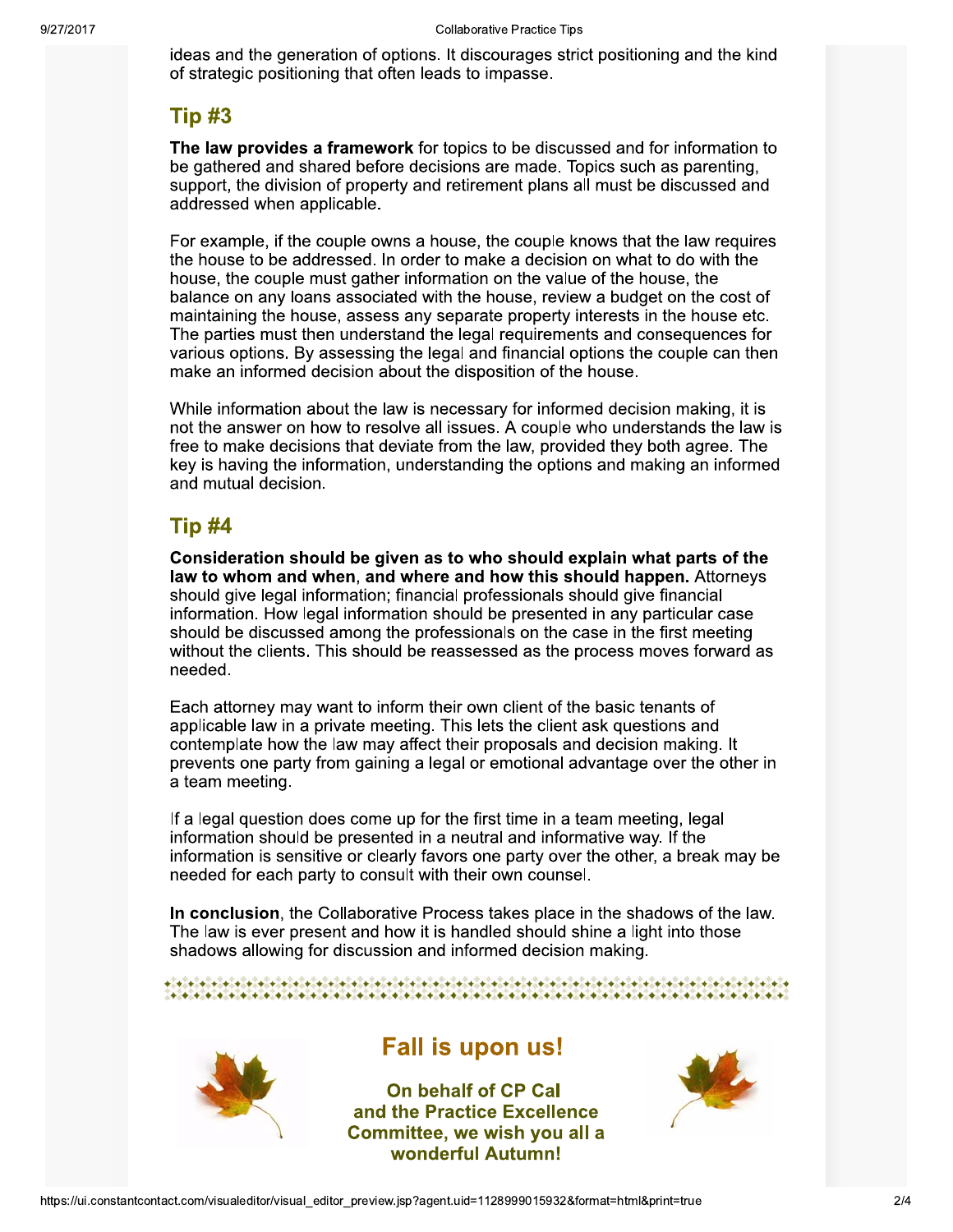

#### Be sure to check cpcal.com for upcoming Events and Trainings:

Oct 04, 2017 - Oct 06, 2017 **Mediation Training with Steven Rosenberg** 

Oct 11, 2017 - Oct 13, 2017 **Mediation Training with Steven Rosenberg** 

Oct 12, 2017 - Oct 15, 2017 18th Annual IACP Networking and Educational Forum

Oct 20, 2017 - Oct 21, 2017